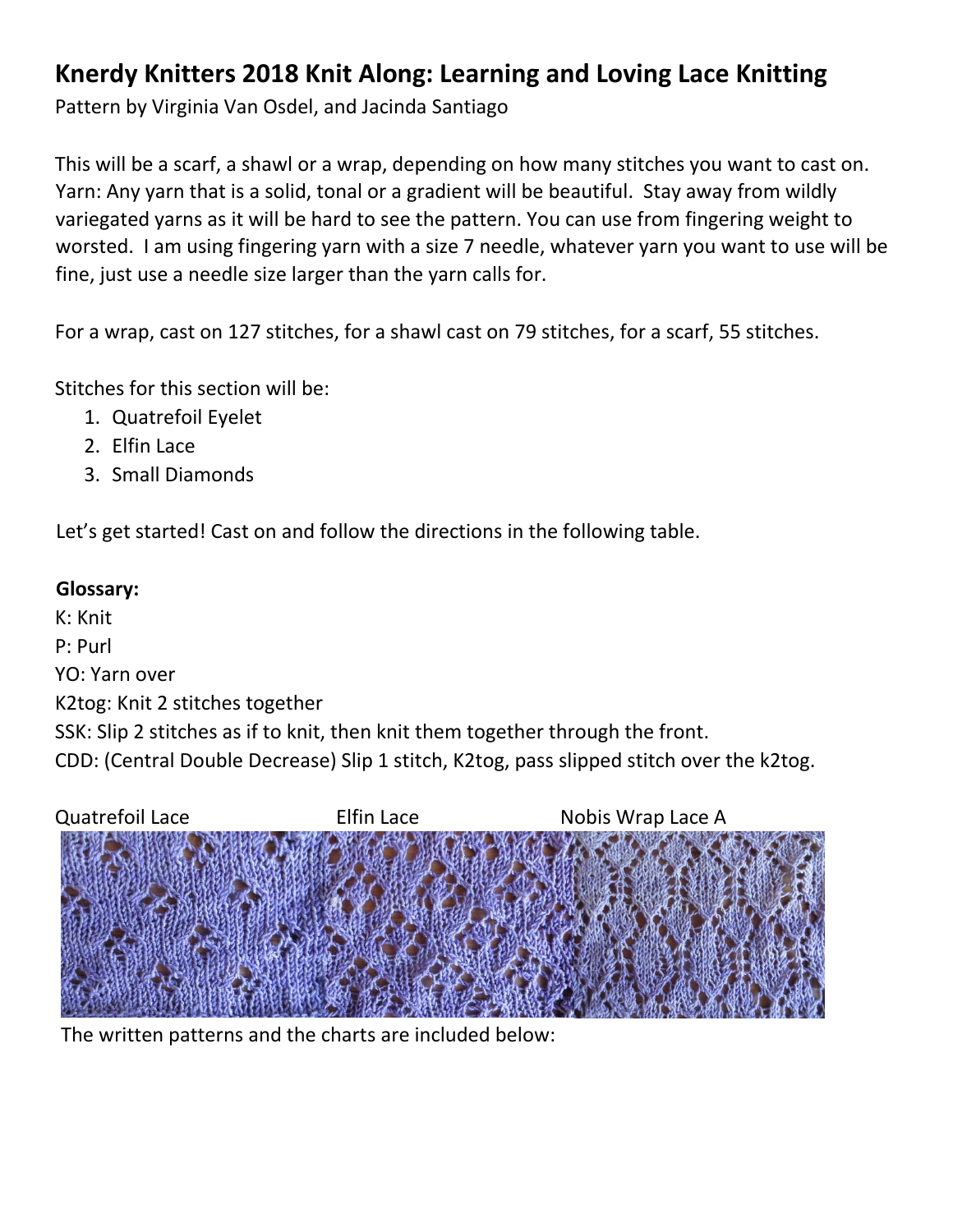|                |                | Row Border Pattern                   | Border         |
|----------------|----------------|--------------------------------------|----------------|
| $\mathbf{1}$   |                | Knit                                 |                |
| $\overline{2}$ |                | Knit                                 |                |
| 3              |                | Knit                                 |                |
| 4              |                | Knit                                 |                |
| 5              |                | Knit                                 |                |
| 6              |                | Knit                                 |                |
| 7              |                | Knit                                 |                |
|                |                | <b>QUATREFOIL EYELET PATTERN</b>     |                |
| 8              | K <sub>3</sub> | Purl (and all other wrong side rows) | K3             |
| 9              | K3             | k3, * yo, ssk, k6* k3                | K3             |
|                | K3             | Purl                                 | K <sub>3</sub> |
| 11             | K3             | K1, * k2tog, yo, k1, yo, ssk, k3* k2 | K <sub>3</sub> |
|                | K <sub>3</sub> | Purl                                 | K <sub>3</sub> |
| 13             | K <sub>3</sub> | k3, * yo, ssk, k6* k3                | K <sub>3</sub> |
|                | K <sub>3</sub> | Purl                                 | K <sub>3</sub> |
| 15             | K <sub>3</sub> | knit                                 | K <sub>3</sub> |
|                | K <sub>3</sub> | Purl                                 | K <sub>3</sub> |
| 17             | K <sub>3</sub> | K7, * yo, ssk, k6* k1                | K <sub>3</sub> |
|                | K <sub>3</sub> | Purl                                 | K3             |
| 19             | K <sub>3</sub> | K5, * k2tog, yo, k1, ssk, k3* k3     | K3             |
|                | K <sub>3</sub> | Purl                                 | K <sub>3</sub> |
| 21             | K <sub>3</sub> | K7, * yo, ssk, k6* k1                | K <sub>3</sub> |
|                | K3             | Purl                                 | K3             |
|                |                |                                      |                |

Repeat Rows 8 -22 three more times

| LEGEND                                                                                                                                                                                                   |
|----------------------------------------------------------------------------------------------------------------------------------------------------------------------------------------------------------|
| K-Knit                                                                                                                                                                                                   |
| $P - Purl$                                                                                                                                                                                               |
| YO - Yam over                                                                                                                                                                                            |
| SSK - Slip Slip Knit. Slip 1 stitch as if to knit, slip 1 stitch as if to knit, pass stitches<br>back to left needle and knit both together                                                              |
| K2 tog - Knit 2 together. Skip next stitch and insert needle through both the<br>second stitch and next stitch and knit both together.                                                                   |
| S1K1PSSO - Slip 1, Knit 1, Pass slipped stitch over. Slip next stitch as if to knit. Knit<br>next stitch. Pass slipped stitch from right needle over the stitch just knit.                               |
| CDD - Center Double Decrease. Slip next stitch as if to knit. Slip next stitch as if to<br>knit. Knit next stitch. Pass both slipped stitches on the right needle together<br>over the stitch just knit. |
| K3 tog - Knit 3 together. Skip next 2 stitches and insert needle through both the<br>third, second stitch and next stitch and knit all three together.                                                   |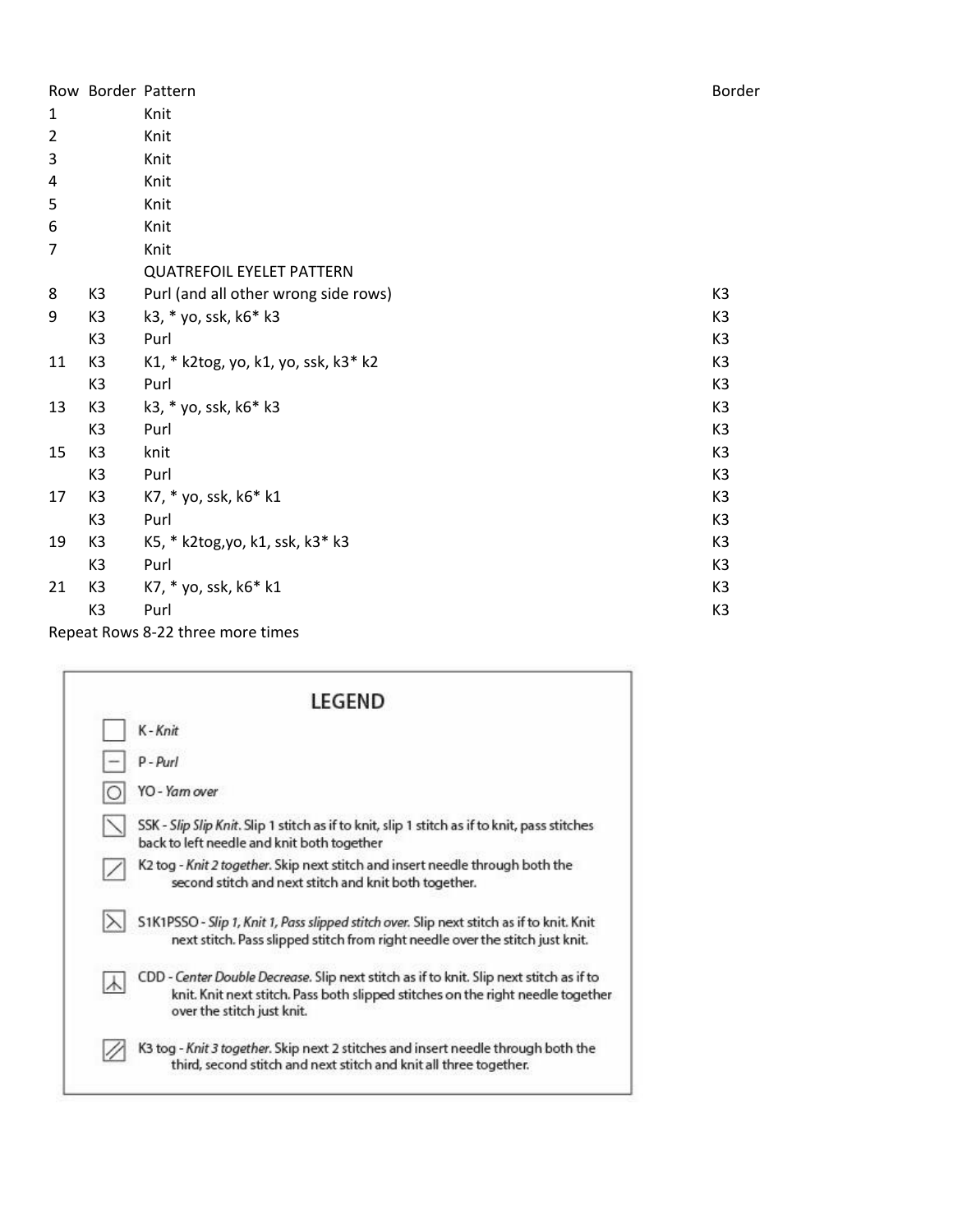## **Elfin Lace**

| Row            | Border         | Pattern                                                  | Border         |
|----------------|----------------|----------------------------------------------------------|----------------|
| $\mathbf{1}$   |                | Knit                                                     |                |
|                |                | Knit                                                     |                |
| 3              |                | Knit                                                     |                |
|                |                | Knit                                                     |                |
| 5              | K <sub>3</sub> | Knit                                                     |                |
|                | K <sub>3</sub> | Purl                                                     | K3             |
| $\overline{7}$ | K <sub>3</sub> | K2, * yo, ssk, k6,*                                      | K <sub>3</sub> |
|                | K <sub>3</sub> | Purl                                                     | K <sub>3</sub> |
| 9              | K <sub>3</sub> | K3, * yo, ssk, k3, k2tog, yo, k1*                        | K <sub>3</sub> |
|                | kK3            | Purl                                                     | K <sub>3</sub> |
| 11             | K <sub>3</sub> | K2, k2tog, * yo, K5. Yo, cdd* end with yo, k5            | K3             |
|                | k3             | Purl                                                     | K <sub>3</sub> |
| 13             | K <sub>3</sub> | K6, *yo, ssk, k6* end with yo, ssk, k1                   | K <sub>3</sub> |
|                | K <sub>3</sub> | Purl                                                     | K <sub>3</sub> |
| 15             | K <sub>3</sub> | K4, k2tog, *yo, k1, yo, ssk, k3, k2tog,* end with yo, k3 | K <sub>3</sub> |
|                | K <sub>3</sub> | Purl                                                     | K3             |
| 17             | K <sub>3</sub> | K3, *k2tog, yo, k3, yo, ssk, k1,* end with k2tog, yo, k4 | K3             |
|                | K <sub>3</sub> | Purl                                                     | K <sub>3</sub> |
| 19             | K <sub>3</sub> | K5, *yo, cdd, k5,* end with yo, k2tog, k2                | K <sub>3</sub> |
|                | K <sub>3</sub> | Purl                                                     | K <sub>3</sub> |
|                |                | Repeat Rows 7-20 three more times                        |                |

| Repeat Rows / 20 three mor |      |
|----------------------------|------|
| 66                         | Knit |
| 67                         | Knit |
| 68                         | Knit |
| 69                         | Knit |
|                            |      |